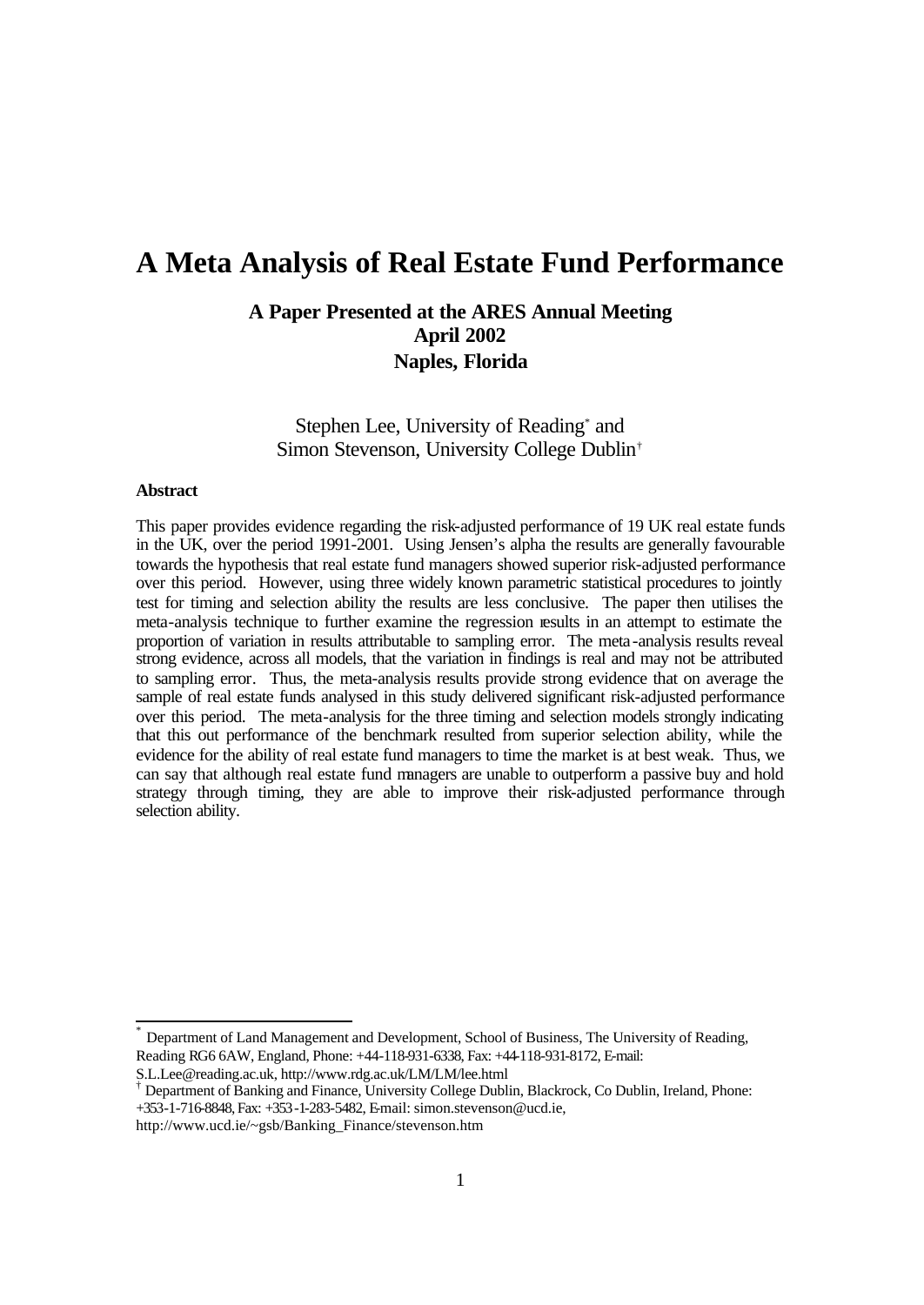# **1. Introduction**

This paper extends the existing literature on the investment performance of real estate funds by utilising a statistical technique called meta-analysis. Meta-analysis is a parametric technique for the accumulation of results across studies, providing estimates of the mean and standard deviation of the population values (Coggins and Hunter, 1987, 1993). In addition, it provides information on the proportion of the observed variation in studies that can be explained by sampling error. Its application in the current study is concerned with the assessment of the selection and timing ability of real estate funds<sup>‡</sup>. In terms of this application of meta-analysis, the timing and selection ability of each fund manager is viewed as a study. Thus the purpose of this study is twofold. The first objective is to provide evidence on the risk-adjusted timing and selection ability of real estate funds in the UK using three widely used models of performance; the Treynor and Mazuy (TM) (1966) quadratic method and two specifications of the Henriksson and Merton (HM) (1981) dualbeta approach. However, as there are a number of potential flaws that have been pointed out with these approaches, casting doubt on the findings based on these models, a second objective of this study is to re-examine the risk-adjusted performance of the real estate funds using the metaanalysis methodology of Coggins and Hunter (1987, 1993) and Hunter and Schmidt (1990), as the technique provides a means of examining whether the observed variation in timing and selectivity across funds is real or artificial.

A number of previous studies have examined the performance of real estate funds, however, none have utilised meta-analysis as a means of explicitly comparing the results across the funds. Lee (1997) analyses 37 UK based real estate funds using Jensen's alpha and the original HM model, finding evidence perverse market timing ability, but some evidence of out performance with regard to selection ability. Stevenson *et al* (1997) and Lee and Stevenson (2001) both examine the performance of Irish based real estate funds using conventional CAPM based models. Stevenson *et al* (1997) finds that while real estate fund managers show no signs of selection ability, there is evidence of superior market timing ability. Lee and Stevenson (2001) extend the aforementioned paper to examine an extended period of time and also utilising the Bhattacharya and Pfleiderer (1983) quadratic based model. The results are generally similar, with evidence of poor selection ability, while the timing results are not as conclusive as those reported in Stevenson *et al* (1997). Gallo *et al* (1997) examined the performance of mortgage backed security (MBS) funds and find evidence of underperformance on both a selection and timing ability. In contrast, Gallo *et al* (2000) report that real estate mutual funds, which invest in REITs, show evidence of outperformance over the benchmark portfolio.

The remainder of the paper is laid out as follows. The following section briefly describes the performance evaluation techniques used. Section three describes the institutional characteristics of the real estate funds as well as the data used in the study. This is followed by a discussion of the meta-analysis technique. The next section discusses the empirical findings, while the final section provides concluding comments.

#### **2. Risk-adjusted Models of Performance**

j

The most popular measure of risk-adjusted performance is the Jensen alpha, which is taken as the intercept in equation (1), which is a general empirical expression of the Capital Asset Pricing Model (CAPM).

<sup>‡</sup> A number of recent papers examining the issue of timing and selection ability have utilized meta-analysis, for example Coggin and Hunter (1993), Coggin et al. (1994), Sahu *et al* (1998) and Stevenson (2001).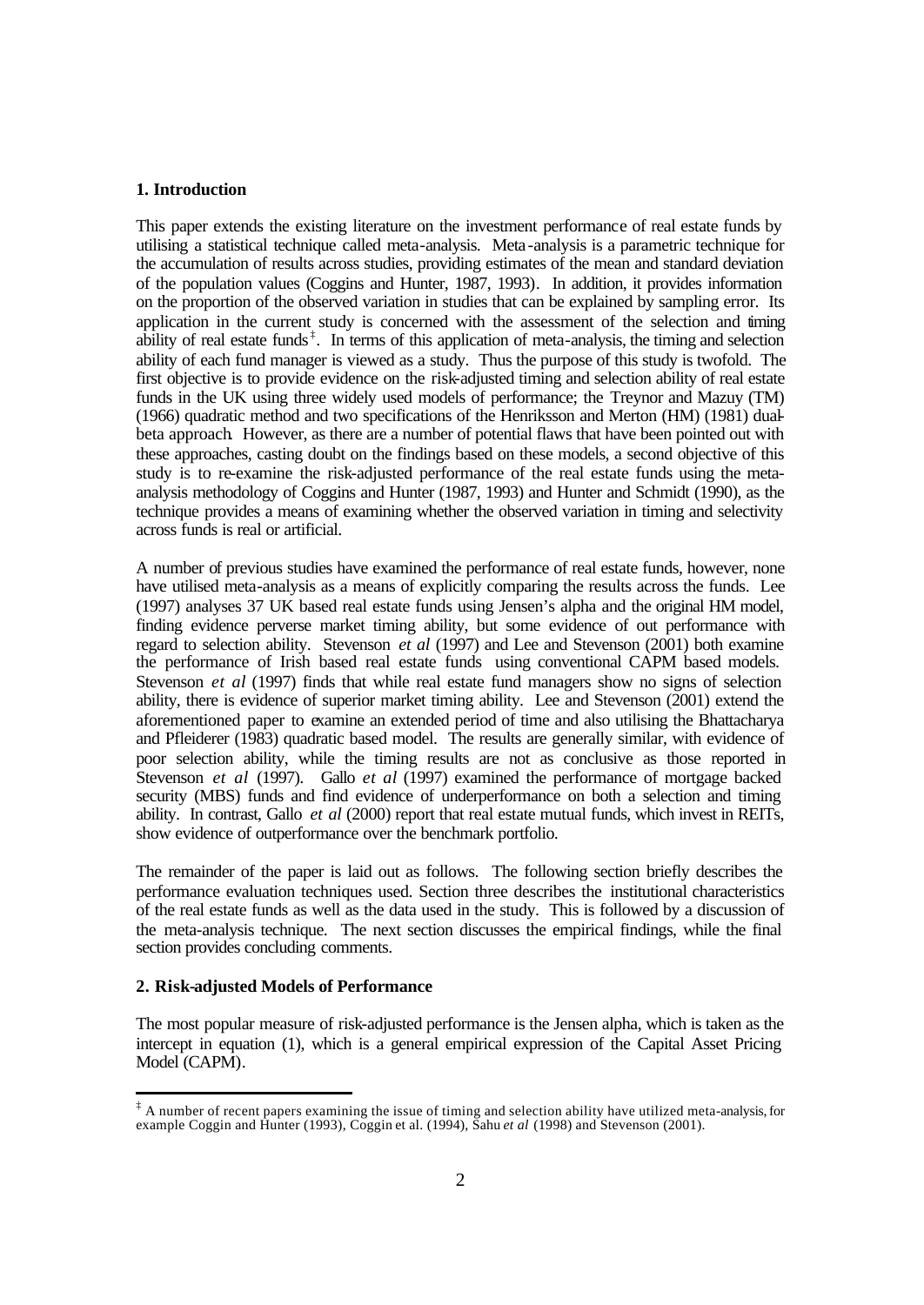$$
R_{it} = \alpha_i + \beta_i R_{mt} + \varepsilon_t
$$
 (1)

where:  $R_{it}$  is the excess return of the fund in question and  $R_{nt}$  is the excess return of the benchmark index. As the expected value of the error term in equation (1) is equal to zero, the intercept can be taken to be a measure of the portfolio manager's selection ability. However, Fama (1972) noted that the performance of fund managers could be separated into two components: selectivity (the ability to select undervalued assets), and timing (the ability to adjust security holdings in anticipation of general market movements). Jensen's framework does not allow for the possibility of market timing and as a consequence the results of the regression analysis based on equation 1 will be biased and any tests of significance distorted, see Fama (1972), Jensen (1972), Grant (1977), Admati and Ross (1985) and Dybvig and Ross (1985) amongst others. As a result our study also uses models of risk-adjusted performance that incorporate both micro (selectivity) and macro (market timing) forecast abilities. Three alternative models are used to estimate market timing and selection ability. As stated in the introduction these are the quadratic model proposed by TM and two specifications of the HM dual-beta model.

The TM quadratic model adds a quadratic term to equation (1) to allow for market timing ability, and can represented as follows:

$$
R_{it} = \alpha_i + \beta_i R_{mt} + \gamma_i R_{mt}^2 + \epsilon_t
$$
 (2)

The dual-beta model also complies with the assumptions of the CAPM and as with the quadratic models, aims to provide a means of overcoming potential bias in the measure of selectivity. The difference between it and the quadratic model is how the two model market timing ability. The dual-beta model is based on the concept that a fund manager will either forecast that the market will outperform the risk-free asset, or that the risk-free asset will outperform the market. The original dual-beta model of HM can be expressed as follows:

$$
R_{it} = \alpha_i + \beta_{li} R_{mt} + \beta_{2i} [D_t (R_{mt})] + \varepsilon_{it}
$$
\n(3)

The dummy variable takes the value of zero when the market return is greater than that of the risk-free asset, and –1 when the risk-free asset's return exceeds that of the benchmark. The alternative specification, proposed by Henriksson (1984), takes into account problems with the return generating process and specifically the omission of relevant factors and issues concerning the choice of benchmark portfolio. Henriksson (1984) adds a second factor based on the excess return of an equally weighted portfolio of the funds analysed. The modified HM model can be expressed as follows:

$$
R_{it} = \alpha_i + \beta_{1i}R_{nt} + \beta_{2i}[D_{1t}(R_{nt})] + \beta_{3i}[R_{ewt} - \beta_{ew}(R_{nt})] + \beta_{4i}(D_{1t}[R_{ewt} - \beta_{ew}(R_{nt})]) + \epsilon_{it}(4)
$$

Where  $R_{ewt}$  is the excess return on the equally weighted fund portfolio,  $\beta_{ew}$  is the beta of this portfolio relative to the benchmark index. The fourth expression takes the value of  $max[0, w(t)]$ where  $w(t)$  equals the third expression. The dummy variable takes the value of zero when the return on the equally weighted portfolio exceeds that of the riskless assets and the –1 if the reverse occurs.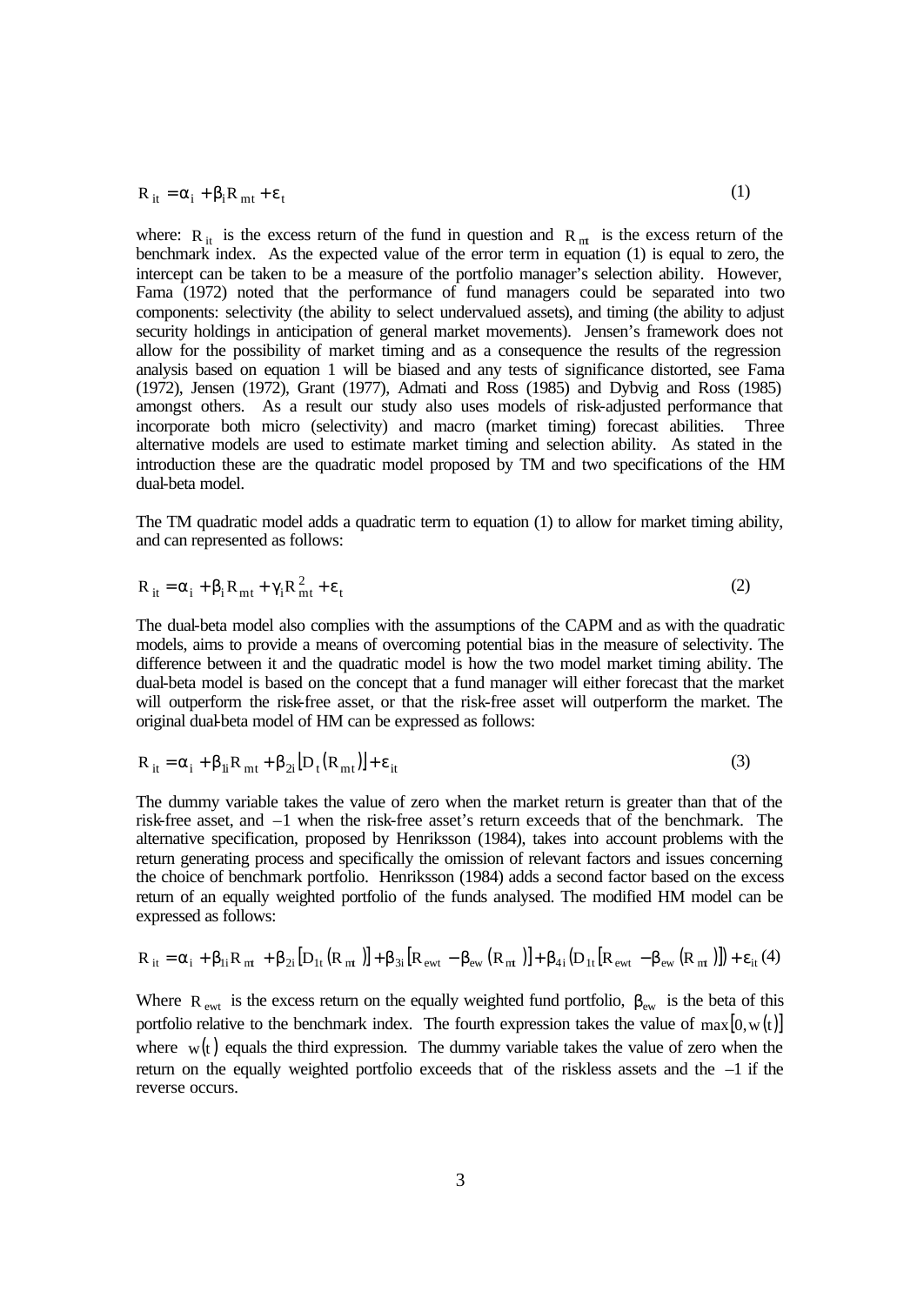However, although the coefficients of the ordinary least squares (OLS) estimation of equations 1 through 4 provide consistent parameter estimates, all three may require correction for heteroskedasticity in the error term  $\varepsilon_{it}$ , which causes the parameter estimates to be inefficient, see Henriksson and Merton (1981), Chen and Stockum (1986), Lee and Rahman (1990) and Coggin *et al* (1993). In all cases this it is corrected using the methods of Hansen (1982) and White (1980).

# **3. Data**

Indirect investment in real estate by UK pension funds can be made through a number of vehicles, but for a number of reasons the nearest equivalent to direct real estate investment is through either a Property Unit Trust (PUT) or a Managed Property Funds (MPF), Investment Property Forum (1996). Each alternative offering tax-exempt institutions the opportunity to invest in real estate, on an incremental basis, without the need to acquire the necessary management and investment skills required to manage a real estate portfolio. While the 'pooled' nature of their structure means that PUTs and MPFs are able to offer a wider diversified portfolio of properties than could be held by one pension fund in isolation.

Data on 19 UK real estate funds are used in this study, consisting of 12 PUTs and 7 MPFs. All the data taken from the publications of Association of Property Unit Trusts (APUT) as complied by the Investment Property Databank (IPD). Of the 26 real estate funds covered by APUT, seven funds were excluded as they were all only recently incorporated into the database, thus, they did not have an adequate time series to be included in the study. The remaining 19 real estate funds accounting for 77% of the £7.1 billion aggregate value of funds covered by APUT at the end of 2001. In addition, as the NAV of the funds varies widely from £14.2 million to £1.2 billion, the results should be indicative of real estate fund performance over this period. Nonetheless, the results only hold for those real estate funds that existed throughout the sample period.

The benchmark portfolio used throughout the analysis is the Jones Lang LaSalle (JLL) UK Property Index. Since the index is constructed to represent the actual performance of a "typical" institutional real estate portfolio in terms of fund flow and geographical spread. The analysis performed over the period 1991Q1-2001Q3 using quarterly data. All data used are logarithmic returns in excess of the risk free rate, as measured by the return on 90 day Treasury Bills.

#### **4. Meta Analysis**

This section of the paper briefly discusses meta-analysis. Meta analysis is a parametric technique for the accumulation of results across studies. However, a number of "study artefacts" can cause the results from one study to appear different or even contradictory to those of another. Among the more obvious artefacts are sampling error and measurement error. Meta-analysis is designed to overcome these problems and so provide estimates of the mean and standard deviation of the population values. Also, although meta-analysis was originally designed for cross-sectional data, the time-series performance models used here are identical in model specifications across the sample of real estate funds. Thus, in terms of the meta-analysis technique, each real estate fund is viewed as a "study" and we accumulate the results across funds. In this way the method provides a means of examining whether the observed variation in timing and selectivity across funds is real or artificial. In addition, it provides information on the proportion of the observed variation that can be explained by sampling error variation (Coggin and Hunter, 1993).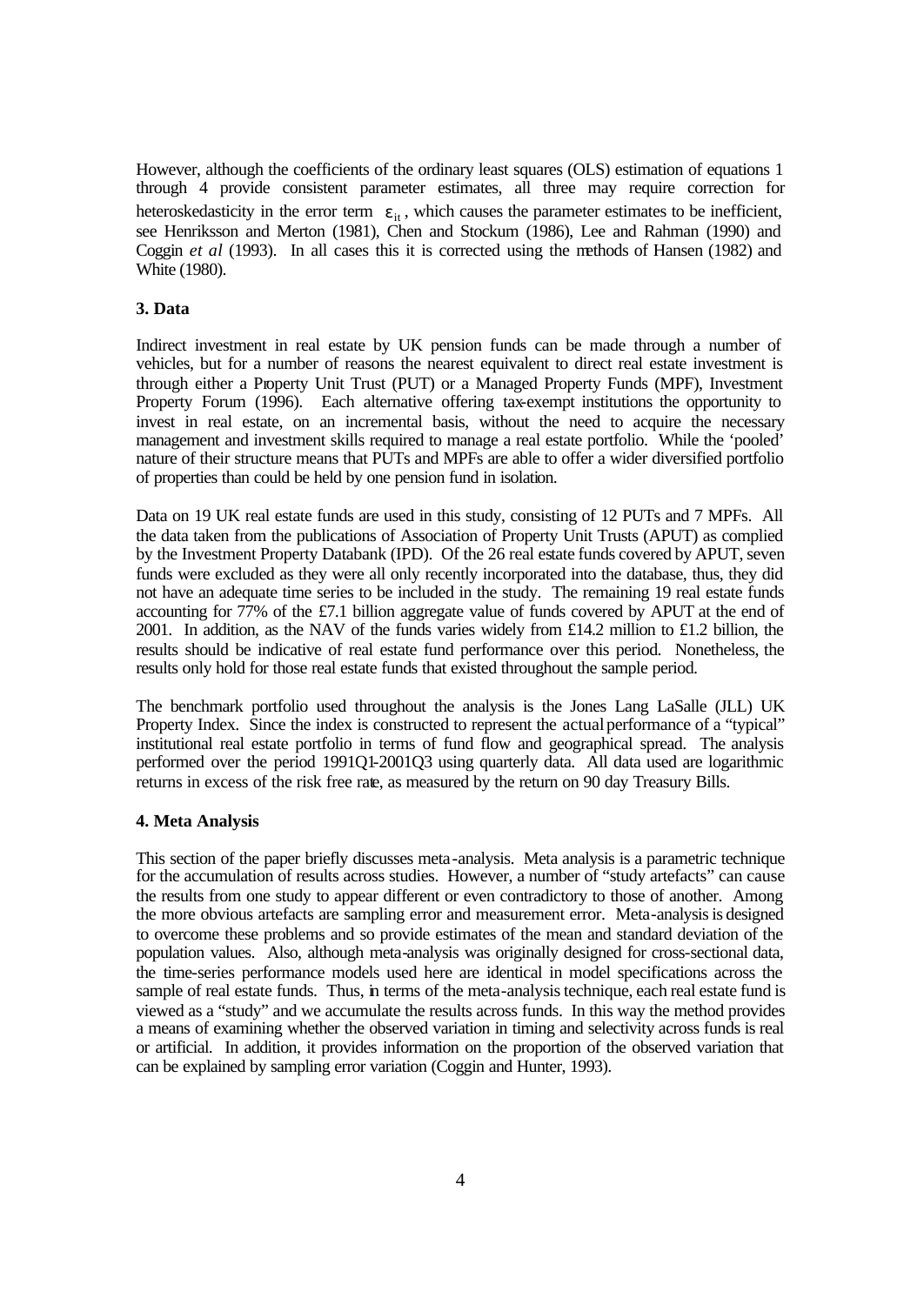For each study the observed values are denoted as b, the population values as  $\beta$  and e represents the sampling error.

$$
b = \beta + e, or, e = b - \beta \tag{5}
$$

The average observed value is:

$$
\overline{\mathbf{b}} = \overline{\mathbf{\beta}} + \mathbf{e} \tag{6}
$$

As the average error will be zero across a large number of studies the above equation can be rewritten as:  $\overline{b} = \overline{b}$ . In the case of the current study we are comparing regression results across individual funds denoted by  $i$ , therefore we can re-write equation  $(6)$  as:

$$
\overline{b}_i = \overline{\beta}_i + e_i \tag{7}
$$

As  $\beta$  and e will be uncorrelated across funds, the variances of the observed values  $(\sigma_b^2)$  will be larger than the variance of the population values  $(\sigma_{\beta}^2)$  by the amount of the sampling error  $(\sigma_{\rm e}^2)$ . Therefore:

$$
\boldsymbol{S}_{b}^{2} = \boldsymbol{S}_{b}^{2} - \boldsymbol{S}_{e}^{2}
$$
 (8)

As the variance of the sampling error can be computed, we can directly estimate the population variance. Hunter and Schmidt (1990) show that in the case of a small sample size and under the assumption that the population value is constant across studies, the best estimate for it is the frequency weighted value.

$$
\overline{\mathbf{b}} = \frac{\sum [\mathbf{N}_i \mathbf{b}_i]}{\mathbf{N}_i} \tag{9}
$$

where  $b_i$  is the observed value and  $N_i$  is the number of observations in the study. The variance used is the frequency weighted average square deviation.

$$
s_b^2 = \frac{\sum [N_i (b_i - \overline{b}_i)^2]}{\sum N_i}
$$
 (10)

While the sampling error variance can be represented as:

$$
s_e^2 = \frac{\sum [N_i \text{(standard error b_i)}]}{\sum N_i} \tag{11}
$$

Coggin and Hunter (1993) note that if the number of studies is large there is the risk that the null hypothesis may be rejected even if there is a small amount of variation. This problem can arise due to the potential situation where similarities in the funds may lead to the sampling errors for the coefficients being non-independent and positively correlated. Therefore, we take the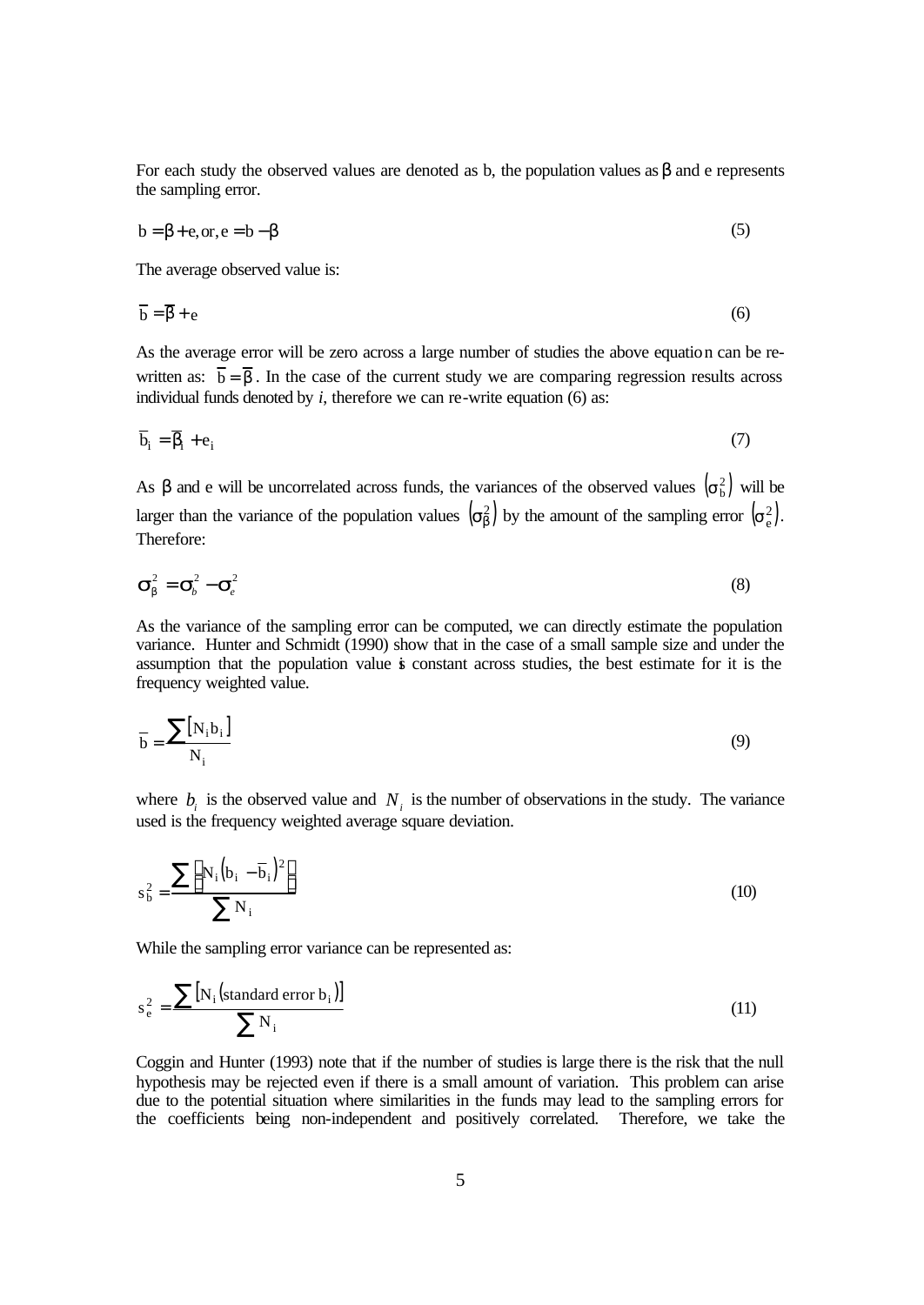sampling error variance as  $[(1 - r)s_e^2]$ , where *r* is the average correlation between the regression residuals. The population variance can therefore be estimated as:

$$
s_b^2 = s_b^2 + (1 - r)s_e^2
$$
 (12)

$$
s_{\beta}^{2} = s_{b}^{2} - (1 - r)s_{e}^{2} = (s_{b}^{2} - s_{e}^{2}) + rs_{e}^{2}
$$
\n(13)

Under the null hypothesis that there is no variation in parameter estimates the ratio of the observed variance to the sampling error has a chi-squared distribution with k-1 degrees of freedom, where k is the number of studies (real estate funds). Rejection of the null hypothesis can then be taken as evidence of a real variation in observed values.

$$
\chi^2 = \mathrm{ks}_b^2 / s_e^2 \tag{14}
$$

However, if the k studies are not independent, then the statistical power of the test is reduced. To correct for this possibility equation the standard error can be written as follows:

$$
SE = \sqrt{\left(\frac{s_b^2}{k}\right) + rs_e^2}
$$
 (15)

and the chi-square calculation adjusted as follows:

$$
\chi^2 = \frac{\text{ks}_b^2}{(1 - r)s_e^2} = \left[ \frac{1}{(1 - r)} \left( \frac{\text{ks}_b^2}{s_e^2} \right) \right]
$$
(16)

Finally, we can estimate the percentage of total observed variance accounted for by sampling error,  $(1 - r)s_e^2 / s_b^2$ .

#### **5. Empirical Results**

Table 1 provides the results of the initial performance evaluation using Jensen's alpha and the selectivity and market timing results using the quadratic model the models of TM and the dualbeta models of HM. Using Jensen's alpha the results show strong evidence of outperformance by the funds over the market benchmark, with 15 (79%) of the funds displaying positive riskadjusted performance. Of these 15 funds, 10 (53%) show statistically significant performance at the usual levels of significance. In contrast, only 4 funds (21%) show negative alphas, with 3 (16%) funds displaying significant inferior performance at conventional statistical levels. This implies that on average the 19 real estate funds analysed here out performed a passive buy and hold strategy. The results, however, do not indicate whether this superior risk-adjusted performance was a consequence of timing or selection ability or both.

The results for the three alternative timing and selection models highlight some of the problems inherent in the Jensen measure and in particular the potential bias that can be introduced in the measure due to the presence of market timing. The quadratic model of TM produces identical results in relation to selectivity, as the Jensen measure, in terms of the number of positive intercepts and the number of those that are significant. The number of funds showing positive selection ability does, however, fall when the dual-beta models of HM are used. In addition, the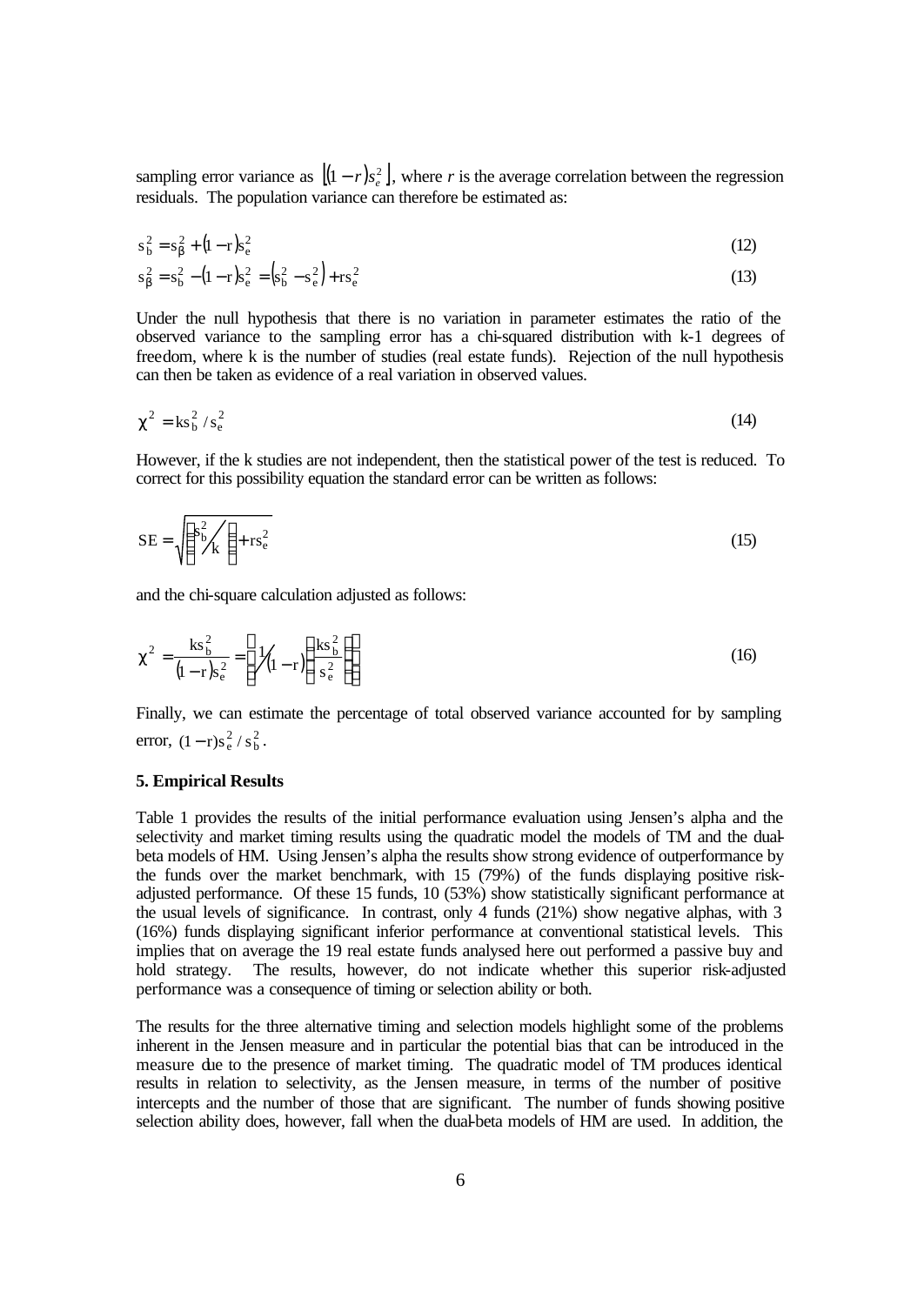number of statistically significant coefficients falls to 8 (42%) using the original HM model and 4 (21%), when the adapted dual-beat model is used. In contrast, the number of funds showing significant inferior selection ability remains constant across all four models. On average, therefore, the results indicated positive selection ability on the part of the 19 real estate funds analysed over this period.

In the quadratic specification only 8 (42%) funds show positive timing ability, the figures for the two dual-beta models are 16 (84%) and 14 (79%) respectively. The number of significant findings is, however, relatively stable across the three models. In the case of the quadratic model the number of significant coefficients is 4 (20%), while the figures for the two dual-beta models are 6 (32%) and 5 (26%) respectively. In contrast, the number of funds displaying perverse market timing changes considerably across the various models. The quadratic model showing 11 (58%) funds with perverse market timing, however, the figures for the two dual-beta models are only 3 (16%) and 5 (26%). In addition, the number of funds showing significantly perverse timing ability is only 3 (16%), 2 (11%) and 1 (5%) respectively for the three models. Overall the results indicate that the ability of the real estate funds to time the market are considerably weaker than the their ability to select undervalued real estate.

Table 2 reports the findings of the meta-analysis. The aim of this analysis is to examine whether the observed variation in timing and selectivity across funds is real or artificial. Following the format of Coggin and Hunter (1993), Table 3 reports the average coefficient (β mean) in each case; the standard deviation of the relevant coefficient  $(\sigma \beta)$ ; the error term  $(\sigma \epsilon)$ ; the average correlation ( $\rho$ ) between the residuals in each model; the chi-square value  $\chi^2$ ) for the ratio of the observed variance to the sampling error variance, adjusted for the average residual correlation; and the last row shows the estimates of the percentage of total observed variance accounted for by sampling error,  $(1-\rho)\sigma^2$ <sub>β</sub>'  $\sigma^2$ <sub>β</sub>.

The  $\chi^2$  statistics for selectively are all lighly significant and positive across all four models of investment performance. This indicates the variation in results across the finds is real and not due to sampling error. These results are also confirmed by the last row of Table 3, which provides evidence as to the proportion of the variance that can be accounted for by sampling error. The highest observed variation attributable to sampling error is 28% for the selectivity measure using the adapted dual-beta model, while the lowest is the Jensen measure at 5%. This lends support to the argument presented above that on average real estate funds in the UK have shown superior risk-adjusted performance compared with the benchmark of performance, and that this can be attributed to the fund manager's selection ability.

In contrast, the meta-analysis results about timing provide mixed evidence regarding the ability of real estate fund managers to successfully time the market. The mean timing value is negative for the quadratic model of TM, but positive for the two dual-beta models of HM. A negative value indicating that fund managers are on average unsuccessful in their ability to time the market, while a positive value implies successful timing ability. The  $\chi^2$  statistics for timing are all highly significant across all three models, indicating that these conclusions are a consequence of a real variation in results across the funds and not a result of sampling error. A result also confirmed by the last row of Table 3, which shows that the proportion of the variance that can be accounted for by sampling error is relatively small and no more 27%. This difference in the conclusions from the various models indicates the results are quite sensitive to the timing and selection model adopted.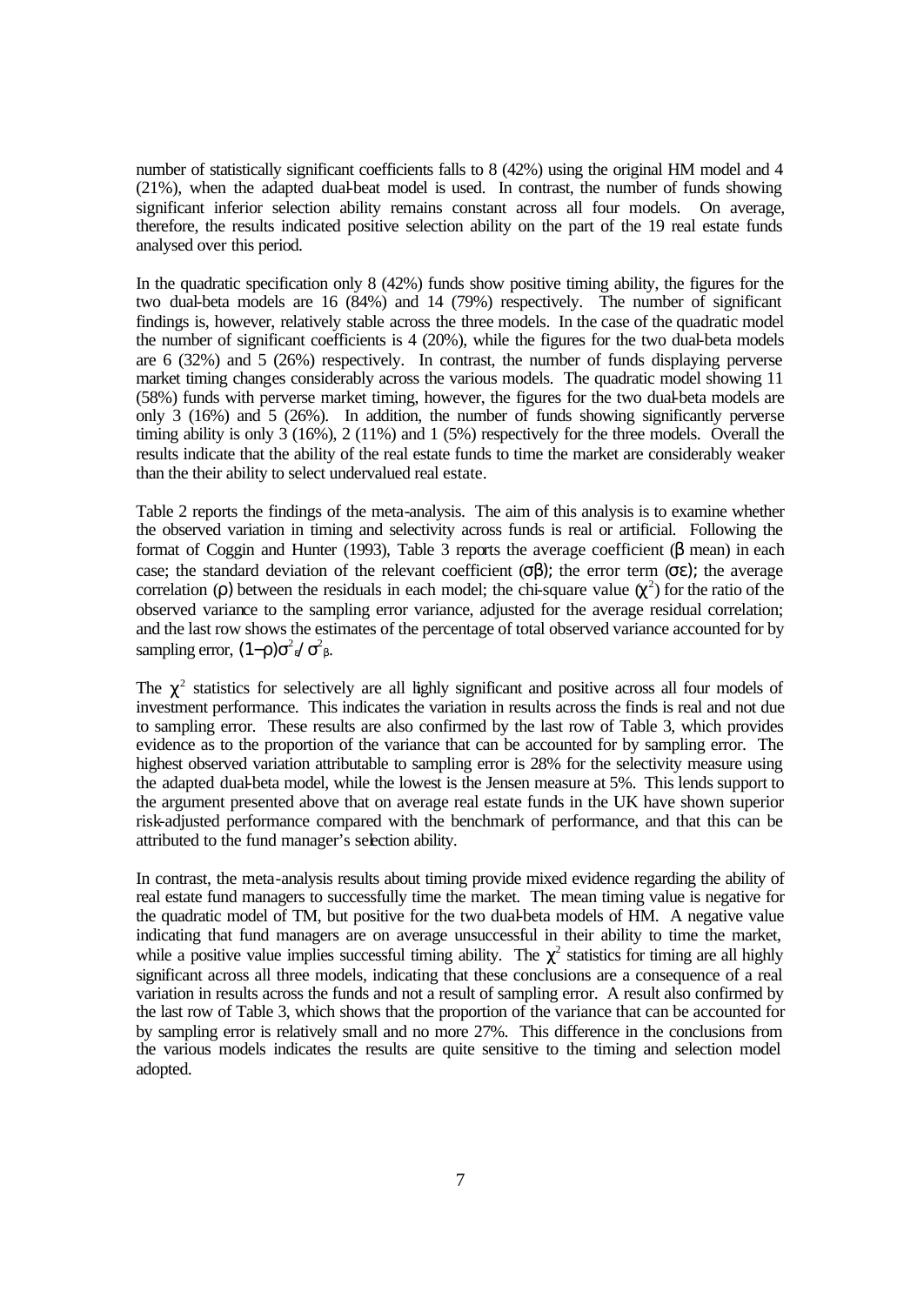The results of the meta-analysis for a sample of real estate funds are similar to the meta-analysis based findings of Goggin and Hunter (1993), Goggin *et al* (1993) and Sahu *et al* (1998) in the stock market and Stevenson (2001) in the real estate market. Like this study, their results find that the best funds can deliver substantial risk-adjusted performance. Also, their results show that the superior risk-adjusted performance is mainly derived from fund managers selection ability rather than any timing skills.

# **6. Conclusion**

This paper provides evidence regarding the risk-adjusted performance of 19 UK real estate funds in the UK. This paper differs from previous studies by examining the whether the differences in the regression coefficients across funds results from significant sampling error or whether the findings show a real variation in performance. Thus, the findings of this study supplement those of previous studies that have tested the selection and timing ability of real estate fund managers.

Using four parametric models of investment performance, one that tests overall performance, and three that conduct a joint test for the presence of timing and selection ability, the results are generally favourable towards the hypothesis that the sample of real estate funds analysed showed superior risk-adjusted performance over this period. However, the results reveal the potential biases in the Jensen measure, with the number of significant positive results reduced in the models that examining selectivity and market timing ability simultaneously. Nonetheless, in most cases the models show a greater number of funds with positive selection skills than negative selection ability. In addition, the market timing results reveal some evidence of significantly positive timing ability by a few real estate fund managers with only a few funds showing significantly perverse market timing.

The paper then utilised the meta-analysis technique to further examine the results in an attempt to estimate the proportion of variation in regression coefficients is attributable to sampling error. The meta-analysis results reveal strong evidence, across all models, that the variation in findings is real and may not be attributed to sampling error. Thus, the meta-analysis results provide strong evidence that on average the sample of real estate fund managers analysed in this study delivered significant risk-adjusted performance over this period. The three timing and selection models indicating that this out performance of the benchmark resulted from superior selection ability by real estate fund mangers. In contrast, the results on timing ability are mixed. For instance, we obtain a negative mean timing value using the quadratic model of TM, but positive average timing values using the two HM models. The meta-analysis results indicating that the ability of real estate fund managers to time the market is at best weak. Thus we can say that although real estate fund managers are unable to outperform a passive buy and hold strategy through timing, they are able to improve their risk-adjusted performance through selection ability.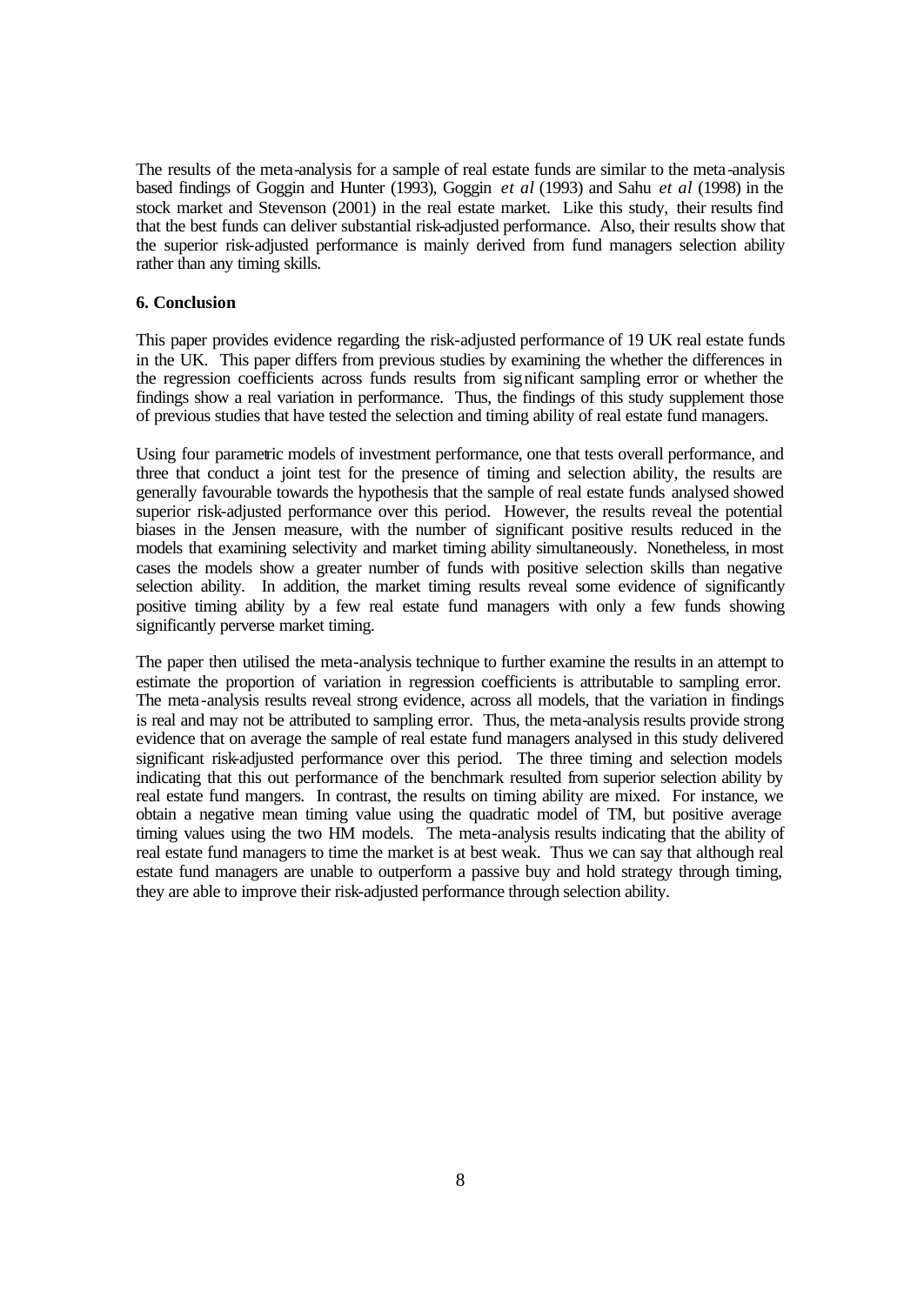#### **References:**

Admati, A.R. and Ross, S.A. (1985), Measuring Investment Performance in a Rational Expectations Equilibrium Model, *Journal of Business*, **58**, 1-26.

Bhattacharya, S. & Pfleiderer, P. (1983), *A Note on Performance Evaluation*, Technical Report 714, Stanford University.

Chen, S.R. and Stockum, S. (1986), Selectivity, Market Timing and Random Behaviour of Mutual Funds: A Generalised Model, *Journal of Financial Research*, **Spring**, 87-96.

Coggin, T.D., Fabozzi, F.J. and Rahman, S. (1993), The Investment Performance of US Equity Pension Fund Managers: An Empirical Investigation, *Journal of Finance* , **48**, 1039-1055.

Coggin, T.D. and Hunter, J.E. (1987), A Meta-Analysis of Pricing 'Risk' Factors in APT, *Journal of Portfolio Management*, **14**, 1, 35-38.

Coggin, T.D. and Hunter, J.E. (1993), A Meta-Analysis of Mutual Fund Performance, *Review of Quantitative Finance and Accounting*, **3**, 189-201.

Dybvig, P.H. and Ross, S.A. (1985), The analysis of Performance Measurement using a Security Market Line, *Journal of Finance*, **40**, 383-399.

Fama, E.F. (1972), Components of Investment Performance, *Journal of Finance*, **27**, 551-567.

Gallo, J.G., Buttimer, R.J., Lockwood, L.J. & Rutherford, R.C. (1997). Determinants of Performance for Mortgage-Backed Securities Funds, *Real Estate Economics*, **25**, 657-682.

Gallo, J.G., Lockwood, L.J. & Rutherford, R.C. (2000). Asset Allocation and the Performance of Real Estate Mutual Funds, *Real Estate Economics*, **28**, 165-184.

Fama, E.F. (1972), Components of Investment Performance, *Journal of Finance*, **27**, 551-567.

Grant, D. (1977), Portfolio Performance and the Cost of Timing Decisions, *Journal of Finance*, **33**, 837-846.

Hansen, L.P. (1982), Large Sample Properties of Generalised Method of Moments Estimates, *Econometrica*, **50**, 1029-1054.

Henriksson, R.D. (1984), Market Timing and Mutual Fund Performance: An Empirical Investigation, *Journal of Business*, **57**, 73-96.

Henriksson, R.D. and Merton, R.C. (1981), On Market Timing and Investment Performance 2: Statistical Procedures for Evaluating Forecasting Skills, *Journal of Business*, **54**, 513-533.

Hunter, J.E. and Schmidt, F.L. (1990). *Methods of Meta-Analysis*, Newbury Park CA: Sage Publications.

Investment Property Forum (1996) *Property Investment for UK Pension Funds* (Report prepared by a Working Group for the Investment Property Forum)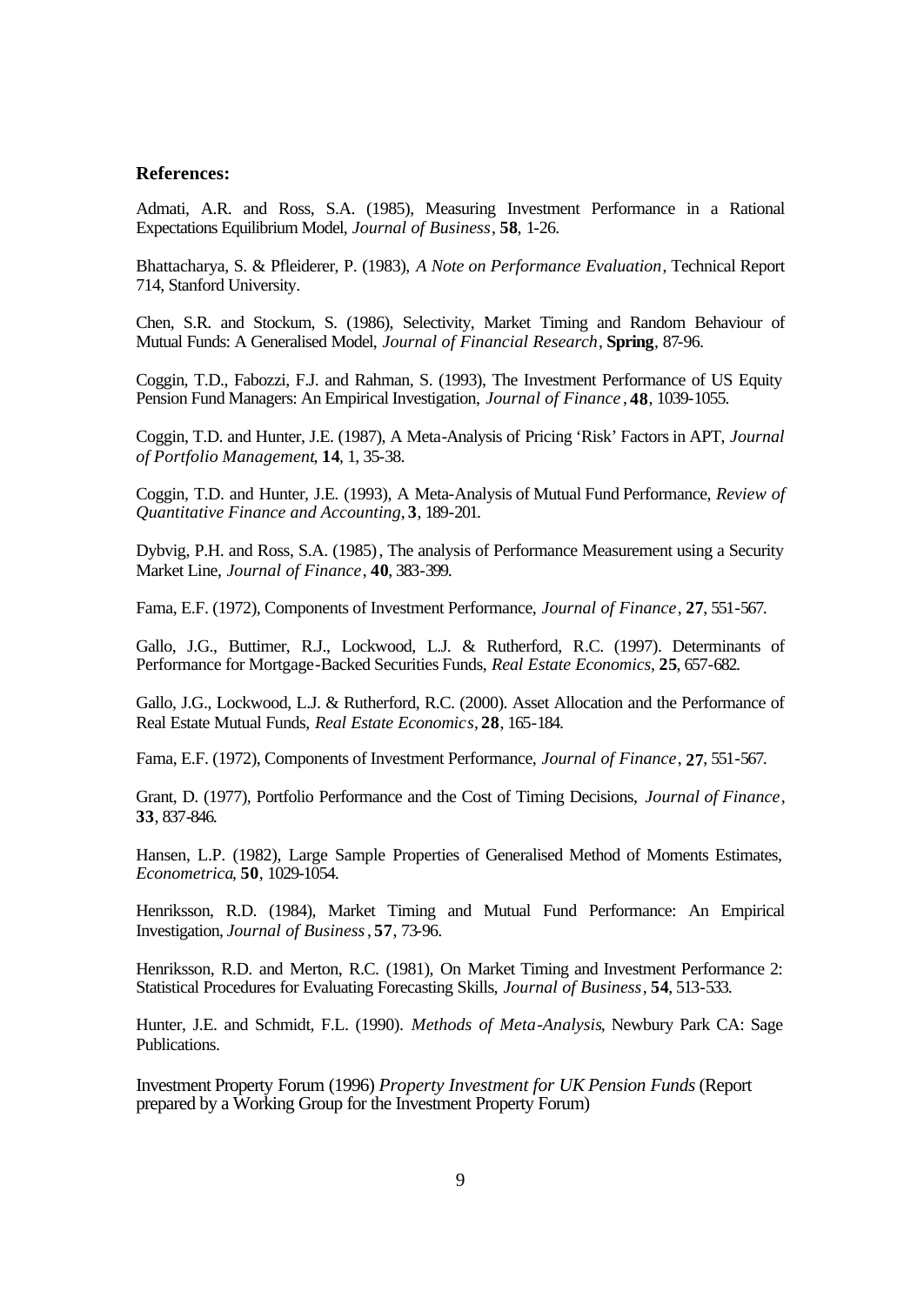Jensen, M.C. (1972), *Optimal Utilisation of Market Forecasts and the Evaluation of Investment Performance*, in Szego, G.P. and Shell, K. (eds). Mathematical Methods in Investment and Finance, Amsterdam: Elsevier.

Lee, C.F. and Rahman, S. (1991), New Evidence on Timing and Security Selection Skill of Mutual Fund Managers, *Journal of Portfolio Management*, **Winter**, 80-83.

Lee, S. (1997). The Components of Property fund Performance, *Journal of Real Estate Portfolio Management*, **3**, 97-106.

Lee, S. and Stevenson, S. (2001). *Empirical Evidence on the Micro and Macro Forecasting Ability of Real Estate Funds*, working paper, University College Dublin.

Sahu, A.P., Klienman, R.T. and Callaghan, J. (1998) The Timing and Selection Abilities of Bank Funds: Evidence Based on Meta-Analysis, *Journal of Financial Services Research*, **13**, 2, 137- 152.

Stevenson, S., Kinsella, R.P. & O'Healai, R.S. (1997), Irish Property Funds: Empirical Evidence on Market Timing and Selectivity, *Irish Business & Administrative Research*, **18**, 163-176.

Stevenson, S. (2001), *A Performance Evaluation of Portfolio Managers: Tests of Micro and Macro Forecasting*, working paper, University College Dublin.

Treynor, J.L. and Mazuy, M. (1966), Can Mutual Funds outguess the Market, *Harvard Business Review*, **44**, 131-136.

White, H. (1980), A Heteroscedasticity-Consistent Covariance Matrix and a Direct Test for Heteroscedasticity, *Econome trica*, **48**, 817-838.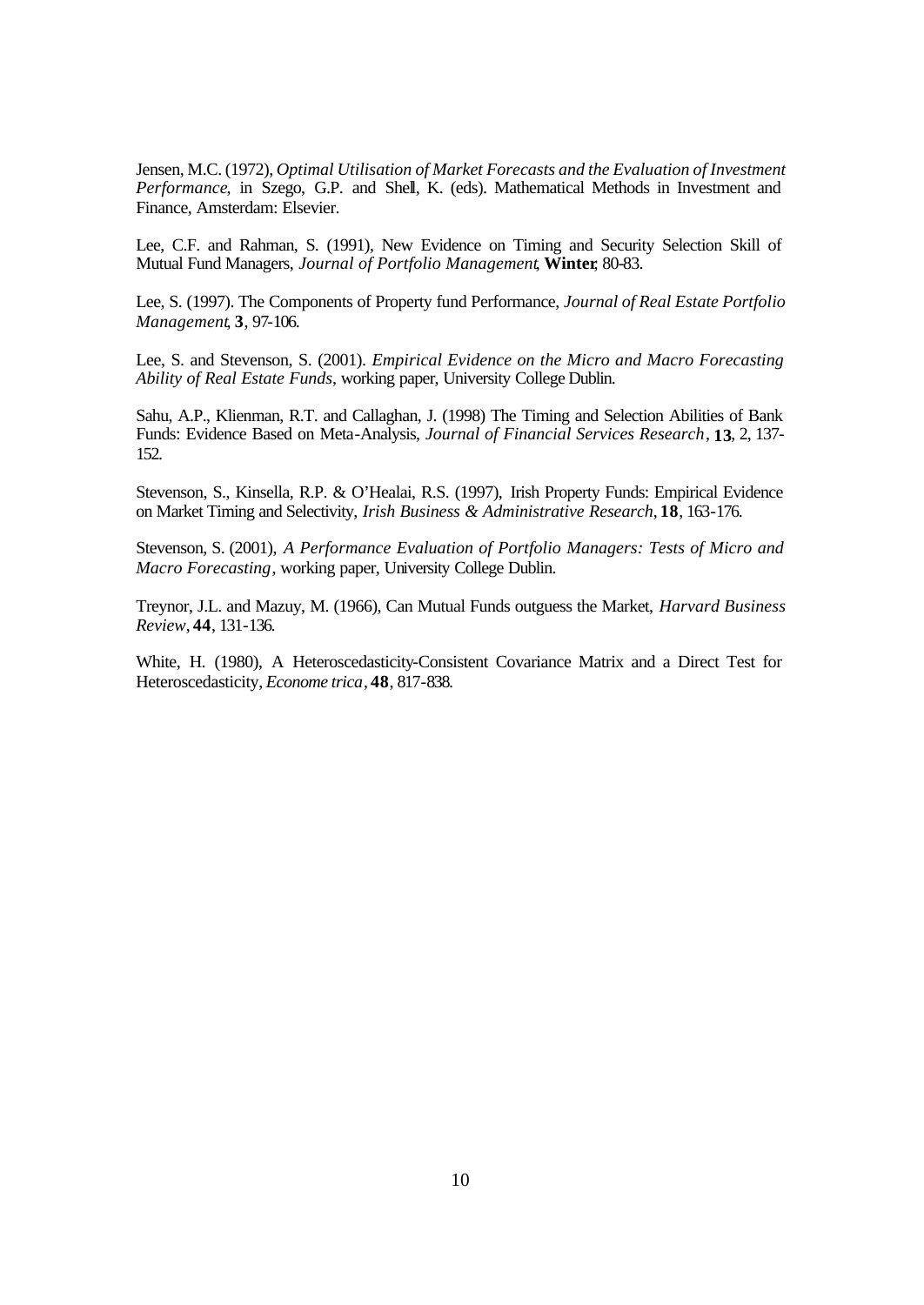|                                      | Jensen's     | <b>TM Quadratic Model</b> |              | HM           |                | <b>Adapted HM</b>  |              |
|--------------------------------------|--------------|---------------------------|--------------|--------------|----------------|--------------------|--------------|
| <b>Fund Number</b>                   | Alpha        | Selectivity               | Timing       | Selectivity  | Timing         | <b>Selectivity</b> | Timing       |
| Fund 1                               | $1.1016***$  | 1.0598*                   | $-0.0116$    | $0.9242**$   | 0.6886         | 0.3749             | 0.1580       |
| Fund 2                               | 0.6732       | $0.7943*$                 | $0.0335*$    | 0.4805       | 0.7481         | $-0.0592$          | 0.2171       |
| Fund 3                               | 0.1912       | 0.1036                    | $-0.0243$    | 0.1736       | 0.0683         | $-0.5934$          | $-0.6181$    |
| Fund 4                               | $-0.6737$    | $-0.7175$                 | $-0.0121$    | $-0.9151$    | 0.9372         | $-1.6568$          | 0.6891       |
| Fund 5                               | $2.4065***$  | $2.0905**$                | $-0.0875*$   | $2.2852**$   | 0.4708         | 1.1256             | $-0.1562$    |
| Fund 6                               | $0.6660***$  | $0.6660***$               | 0.0000       | $0.6660***$  | $0.0000**$     | $0.6660***$        | 0.0000       |
| Fund 7                               | $-0.6569***$ | $-0.7296***$              | $-0.0201***$ | $-0.6857***$ | 0.1118         | $-0.7065***$       | 0.1282       |
| Fund 8                               | $-0.7086***$ | $-0.7560***$              | $-0.0131***$ | $-0.7500***$ | $-0.1607*$     | $-0.8831***$       | $0.1107***$  |
| Fund 9                               | $1.2204**$   | 1.1789**                  | $-0.0115$    | 1.1184*      | 0.3957         | 0.3683             | $-0.4012$    |
| Fund 10                              | $1.7614***$  | 1.9657***                 | $0.0566***$  | 1.4993***    | $1.0173**$     | $1.1176***$        | $0.7022*$    |
| Fund 11                              | 1.9272***    | $1.9774***$               | 0.0139       | 1.7096***    | $0.8445**$     | 1.3457***          | $0.6553*$    |
| Fund 12                              | $2.2119***$  | $2.5677***$               | $0.0985***$  | 1.8217***    | 1.5148***      | 1.4509***          | 1.1583***    |
| Fund 13                              | $0.8086**$   | $0.8450*$                 | 0.0101       | 0.6339       | $0.6780*$      | 0.2881             | 0.3189       |
| Fund 14                              | $-1.5408***$ | $-1.7949**$               | $-0.0704$    | $-1.0172*$   | $-2.0323***$   | $-1.7815***$       | $-2.5277***$ |
| Fund 15                              | $0.6909*$    | $0.9085**$                | $0.0603***$  | 0.4519       | 0.9274         | $-0.2310$          | 0.2980       |
| Fund 16                              | 0.3151       | 0.2406                    | $-0.0206$    | 0.2009       | 0.4431         | $-0.3565$          | 0.1121       |
| Fund 17                              | 0.4495       | 0.4852                    | 0.0099       | 0.0749       | 1.4539         | $-0.4349$          | 1.0861       |
| Fund 18                              | $0.8608**$   | 0.7602                    | $-0.0279$    | $0.8720*$    | $-0.0437$      | 0.1258             | $-0.6185$    |
| Fund 19                              | 0.6250       | 0.5358                    | $-0.0247$    | 0.4553       | $0.6588**$     | $-0.0394$          | $0.3797*$    |
| <b>Average Coefficient</b>           | 0.6489       | 0.6411                    | $-0.0022$    | 0.5263       | 0.4590         | 0.0063             | 0.0891       |
| <b>Number Positive</b>               | 15           | 15                        | 8            | 15           | 16             | 9                  | 14           |
| <b>Number Positive (Significant)</b> | 10           | 10                        | 4            | 8            | 6              | 4                  |              |
| <b>Number Negative</b>               | 4            | 4                         | 11           | 4            | 3              | 10                 |              |
| <b>Number Negative (Significant)</b> | 3            | 3                         | 3            | 3            | $\overline{2}$ | 3                  |              |

**Table 1: Jensen's Alpha, Quadratic Model and Dual-Beta Results**